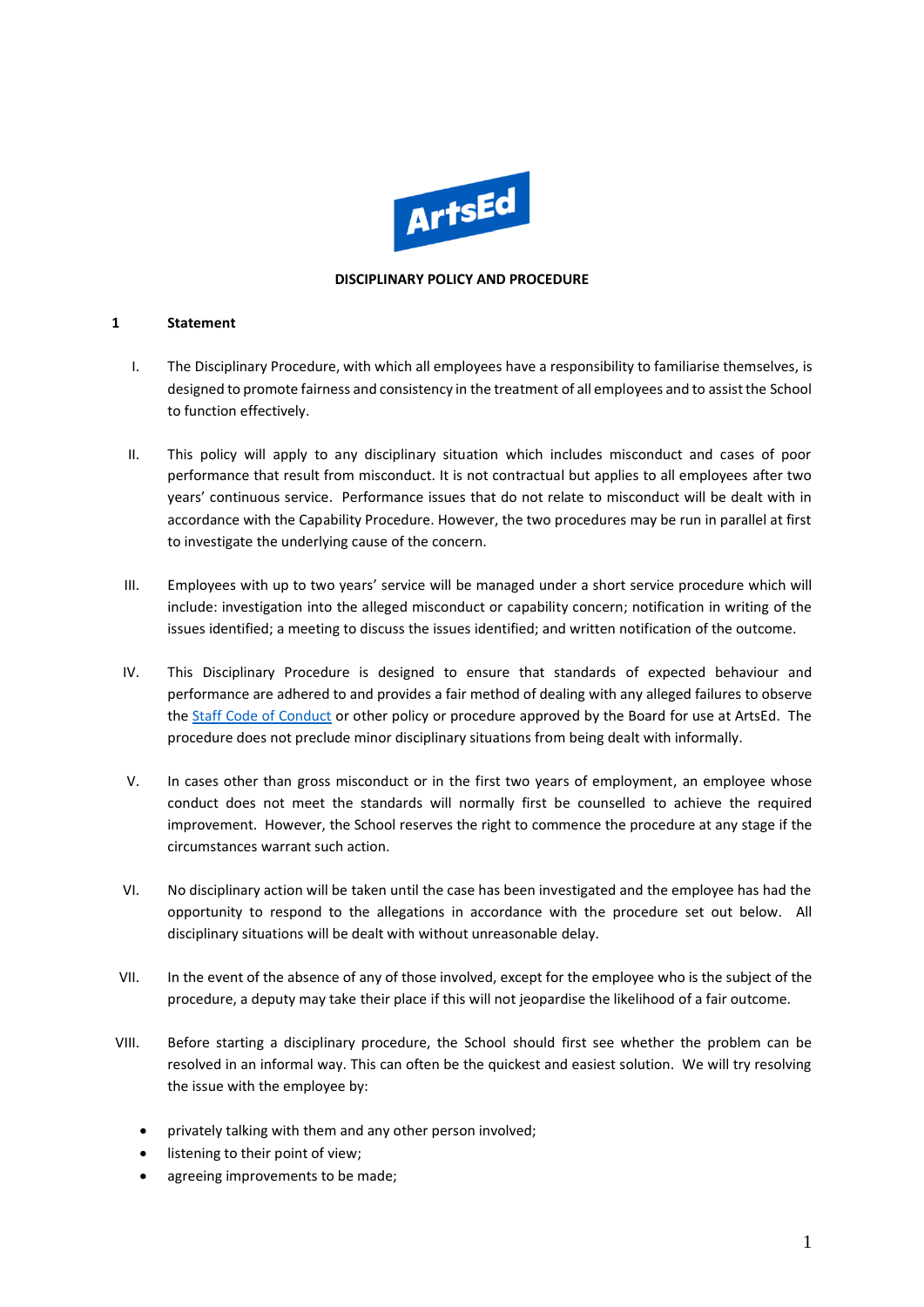- setting up a training or development plan if it relates to a performance-related issue.
- IX. The Head of HR must be consulted at each stage of this process.

# **2. Confidentiality**

- I. The School aims to deal with disciplinary matters sensitively and with due respect for the privacy of any individual involved. All employees must treat as confidential any information communicated to them in connection with an investigation or disciplinary matter.
- II. An employee, and anyone accompanying them (including witnesses), must not make electronic recordings of any meetings or hearings conducted under this procedure unless agreed by the Investigating Officer / Chair of any Disciplinary Panel.
- III. Employees will normally be told the names of any witnesses whose evidence is relevant to disciplinary proceedings against them, unless the witnesses have not consented to the disclosure of their identity or evidence, or we believe that a witness' identity should remain confidential.

### **3. Criminal Allegations**

- I. Where an employee's conduct is the subject of a criminal investigation, charge, or conviction, ArtsEd will investigate the facts before deciding whether to take formal disciplinary action.
- II. Subject to the receipt of external advice, we will not normally wait for the outcome of any criminal prosecution before deciding what action, if any, to take. Where an individual is unable or has been advised not to attend a disciplinary hearing or say anything about a pending criminal matter, we may have to take a decision based on the available evidence.
- III. A criminal investigation, charge or conviction relating to conduct outside work may be treated as a disciplinary matter if we consider that it is relevant to your employment.

#### **4. Suspension**

- I. Where an employee is accused of an act of serious or gross misconduct, or where the circumstance otherwise warrantsit, after careful consideration they may be suspended from work on full pay pending the outcome of the disciplinary procedure. Such suspension is not a form of disciplinary action and does not imply that any decision has already been made about the allegations.
- II. Where appropriate, during any disciplinary investigation or suspension, the Principal will appoint a senior member of staff, who is not involved in the disciplinary process, to support the member of staff under investigation or suspension.
- III. All staff can access the Employee Assistance Programme provided b[y Simply Health](https://www.simplyhealth.co.uk/) on 0800 975 3356.
- IV. The School will maintain contact with the suspended employee as far as reasonably possible, and will ensure that the suspension lasts only for as long as necessary.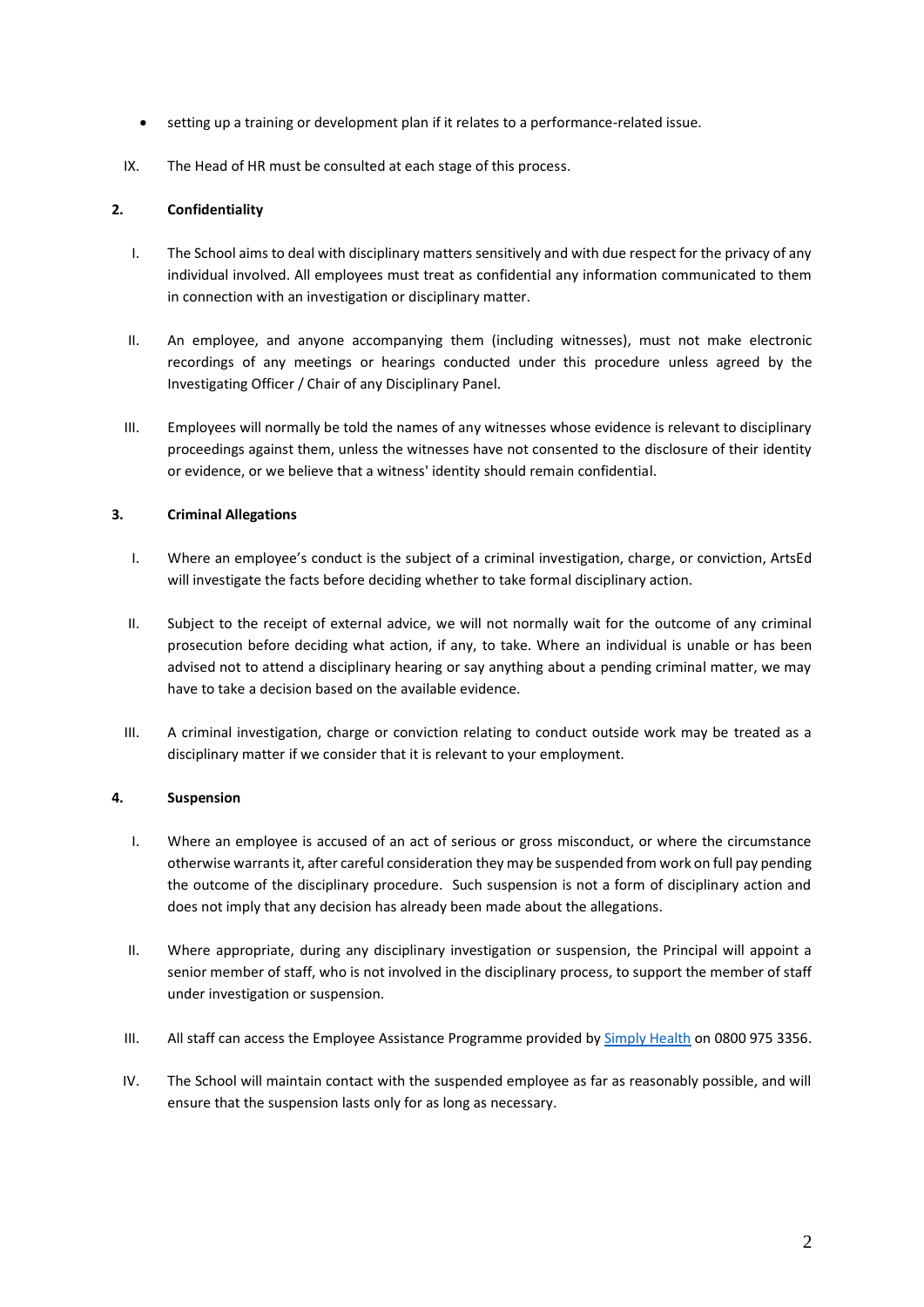## **5. Formal Disciplinary Procedure**

- I. If after trying to resolve the issue informally we feel that a disciplinary procedure must commence, we will notify the employee straight away. This will be done in writing and will include:
	- sufficient information about the alleged misconduct or poor performance;
	- possible consequences, for example a written warning.
- II. The employee must receive this information in time to prepare for a disciplinary meeting.
- III. The School must ensure a full and fair procedure throughout.

### **6. Investigation**

- I. When a disciplinary situation arises, a senior member of staff will consult with the Head of HR as soon as reasonably practicable and will appoint an Investigating Officer to carry out an investigation into the matter; terms of reference and an investigation plan should be agreed with the Head of HR prior to commencing the investigation. The investigation will be confined to establishing the facts and gathering any relevant documentation, with reference to relevant policies and procedures. Where necessary, the Investigating Officer will obtain statements from any witnesses. An investigatory meeting with the employee may take place if considered appropriate by the Investigating Officer.
- II. The Investigating Officer will:
	- assess if there is a case to answer;
	- make sure everyone is treated fairly;
	- gather evidence from all parties;
	- decide what should happen next.
- III. At any stage, the School may consider whether:
	- the formal procedure needs to continue; or
	- the issue can be resolved informally instead.
- IV. The Investigating Officer should do their best to:
	- be fair and objective;
	- follow any policies or guidelines in place;
	- get as much information on the case as is reasonable;
	- not try to prove guilt, but get balanced evidence from both sides;
	- keep the case confidential;
	- write an investigation report (HR may support this process).
- V. While an investigation should be completed as quickly as possible, it must be thorough and fair. Some investigations may take longer depending on the case and how many people need to give information and therefore, no timescale is set for this process and if necessary, more time is allowed for, although any delays must be explained to anyone involved and noted in the investigation report.
- VI. The Investigating Officer may seek information from:
	- the employee;
	- other employees involved ('witnesses');
	- other witnesses, for example students or other 3<sup>rd</sup> parties (internal or external).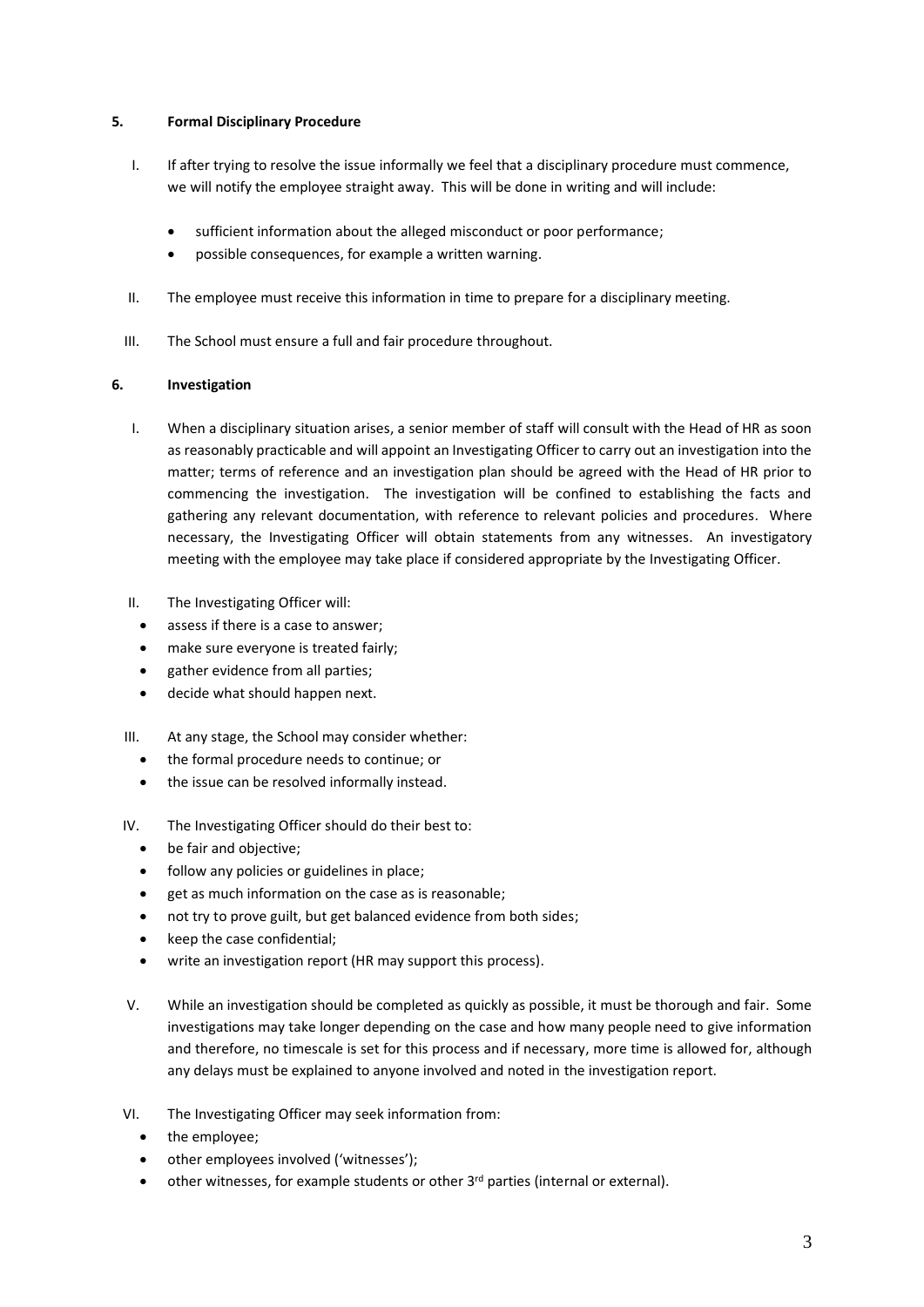VII. The Investigating Officer must consider ways in which they can gather information with consideration for data protection laws and the employee's contract.

# **7. The Right to be Accompanied**

- I. In any meeting, the employee under investigation may be accompanied by a 'companion'. A companion must be either:
- a work colleague;
- a workplace trade union representative who is certified or trained in acting as a companion; or
- an official employed by a trade union.
- II. ArtsEd will make reasonable adjustments for disabled employees. This might mean allowing someone else to attend, for example a support employee or someone with knowledge of the disability and its effects.
- III. ArtsEd may, but is not obliged to, allow companions who do not fall within the above categories. For example, a professional support body, partner, spouse or legal representative.
- IV. There is no legal entitlement to representation during the investigation stage, although this may be agreed if it is reasonable to do so.

## **8. Absence of Person Under Investigation**

- I. If the employee does not attend an investigation meeting, the Investigating Officer should rearrange the meeting, or should see if it would help to make other arrangements, for example, if the employee is absent due to stress the meeting may be held off site or virtually.
- II. If the employee is too sick or refuses to attend, the Investigating Officer will consider the available evidence and will make a reasonable decision; they should consider:
	- the seriousness of the disciplinary issue;
	- how similar cases have been dealt with in the past;
	- obtaining a medical opinion as to whether the employee is fit to attend the meeting (with the employee's permission).
- III. Once all avenues have been exhausted, and the employee has had the opportunity to attend at least two meetings, the Investigating Officer will continue without the employee's input to reach a reasonable conclusion and, in such cases, will carry out the investigation in as full and fair a way as possible and will notify the employee.

#### **9. Witnesses**

- I. If many people witnessed the same incident, the Investigating Officer should talk to some of the witnesses to check whether they're broadly saying the same thing.
- II. The Investigating Officer is not obliged to talk to all witnesses, unless they feel they require further information, or where there are significant differences in what the witnesses have stated.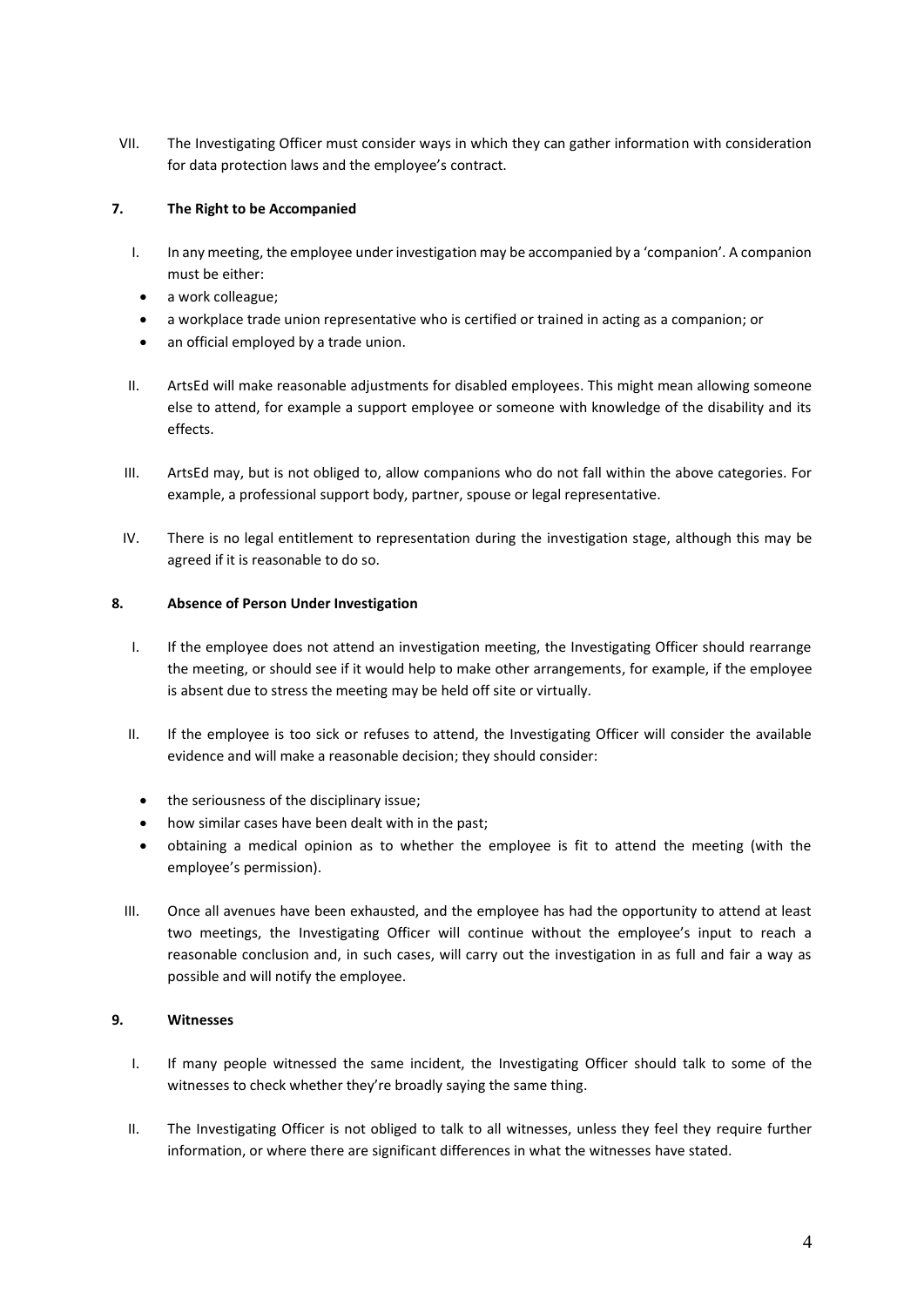#### **10. Taking Records, Sharing Information and Confidentiality**

- I. The Investigating Officer can make audio recordings of interviews or assign a person to take notes, depending on what is most appropriate or possible and if the person being interviewed agrees.
- II. When obtaining information from a witness, they must also give their consent to allow it to be shared; this will include their statement, for example, should it need to be shared other people working on the investigation need to look at that information, and to permit it to be shared with the person being investigated.
- III. If someone believes they have been named in a report, they have the right to see any parts containing information about them or that depended on information they gave. They must not be allowed to see private information about other people and reports must therefore be redacted before being shared with other witnesses.
- IV. Investigation reports will be held in line with the Data Retention Policy.
- V. If the report includes people's details, it must be stored securely, and access will only be allowed when necessary. Anyone who needs access must follow GDPR guidance.
- VI. The report should be securely disposed of once it is no longer needed or is out of date.

### **11. Notification**

- I. Following the investigation, if it is decided that there is a disciplinary case to answer, the employee will be invited to attend a disciplinary meeting.
- II. The employee will be informed in writing of the nature of the complaint and where appropriate, will be provided with copies of any written evidence gathered during the investigation.
- III. Where either party intends to call any relevant witnesses at the disciplinary meeting, advance notice of their intention to do so must be given.

# **12. Recommendations**

I. The Investigating Officer will make recommendations at the end of the investigation. They may recommend formal action; informal action; or no further action.

# **Formal action could include:**

- to initiate a disciplinary hearing;
- changes to policy or procedure;
- further investigation into other matters that were found.

#### **Informal action could include:**

- training or coaching for parties involved;
- counselling for parties involved;
- mediation for parties involved;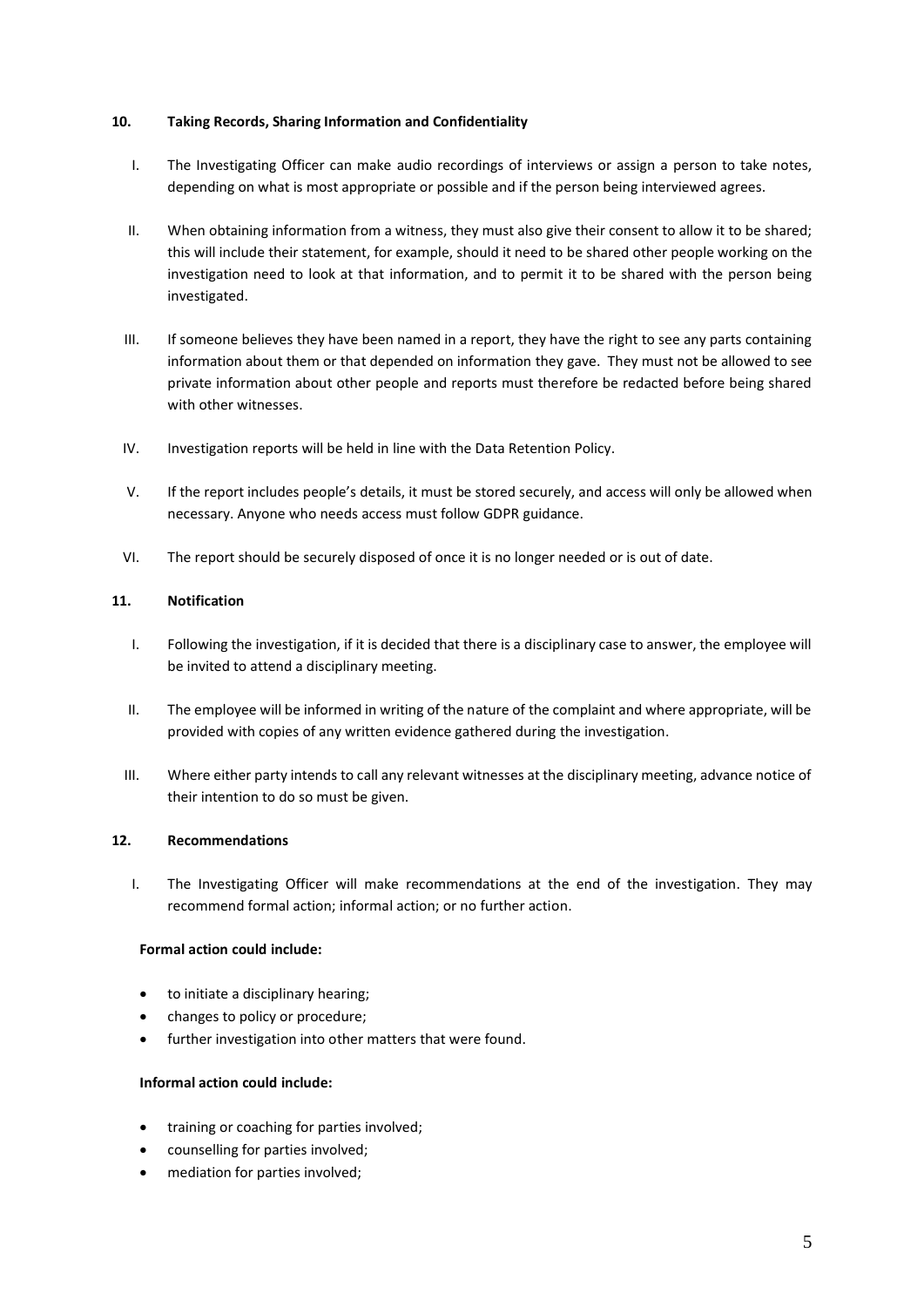• notification that further similar action might end in disciplinary action.

# **No further action:**

The Investigating Officer might still suggest something that could help the workplace and the people involved, for example:

- counselling;
- mediation;
- another form of support.
- II. If it is decided that there is a disciplinary case to answer, the employee must be notified of this in writing. This notification must contain sufficient information about the alleged misconduct or poor performance and its possible consequences to enable the employee to prepare to answer the case at a disciplinary meeting. It would normally be appropriate to provide copies of any written evidence, which may include any witness statements, with the notification.
- III. Suspended employee's will be given sufficient time and controlled access to information available on their ArtsEd email accounts and files to enable them to prepare their case.

# **13. Special cases**

If an employee is charged with or convicted of a criminal offence, this is not normally in itself reason for disciplinary action. Consideration needs to be given to what effect the charge or conviction has on the employee's suitability to do the job and their relationship with their School, work colleagues and stakeholders.

#### **14. Disciplinary Meeting**

- I. The disciplinary meeting will be conducted by a senior colleague or Trustee who has had no prior involvement with the investigation. The employee may be accompanied by a trade union representative or colleague if desired. The employee and their companion should make every effort to attend the disciplinary meeting. If the employee fails to attend the disciplinary meeting this will usually be rearranged once, but should they fail to attend the rearranged meeting then a decision may be reached in their absence.
- II. The employee will be given the full opportunity at the disciplinary meeting to explain the matter and respond to the allegations.
- III. A notetaker will be present but will not be involved in the decision-making process.
- IV. Following the disciplinary meeting, if it is decided that disciplinary action is warranted, the employee will be advised of the decision in writing which will specify the details of:
	- the failure to meet the required standard;
	- any action required by the employee to remedy the situation;
	- any relevant review period / duration of warning and the consequences of continued or subsequent failure to reach and sustain the required standard of performance or conduct; and
	- the right of appeal.
- V. If disciplinary action is warranted one of the sanctions below may be issued. A sanction may be imposed at any level including summary dismissal depending on the circumstances.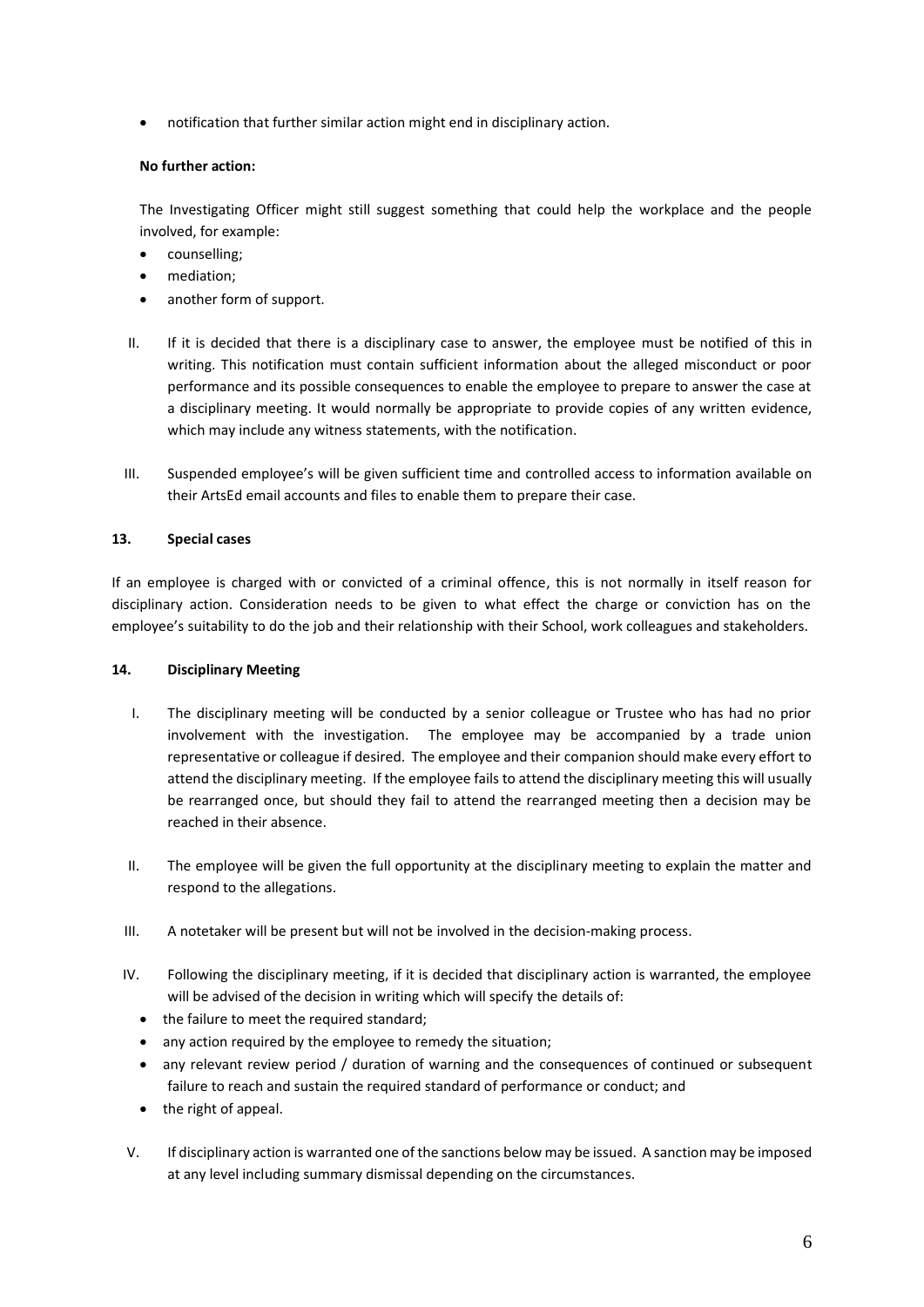# • **Written Warning**

In the case of a first act of misconduct, or a repetition of earlier minor offences or a failure to improve, the employee will be given a written warning, setting out the precise nature of the offence, the likely consequences of further offences and specifying, if appropriate, the improvement required and over what period.

# • **Final Written Warning**

In the case of a sufficiently serious offence, or a repetition of earlier offences, the employee will be given a final written warning, setting out the precise nature of the offence, the likely consequences of further offences and specifying, if appropriate, the improvement required and over what period. This may include a statement that any recurrence or no improvement may lead to a dismissal or to some other action short of dismissal.

# • **Dismissal**

This stage will normally result from continued failure by the employee to act on previous warnings or an act of gross misconduct. In the case of gross misconduct, the employee will normally be dismissed without notice or payment in lieu of notice. If the decision to dismiss is made, the employee will be informed in writing of the reason for dismissal, the date on which the contract between the parties will terminate and the appropriate period of notice.

# **15. Alternatives to Dismissal**

In exceptional circumstances, suspension without pay or demotion may be considered as an alternative to dismissal.

# **16. Gross Misconduct**

- I. Employees may be dismissed without notice if it has been established, after investigation and after hearing the employee's explanation at a disciplinary meeting, that there has been an act which constitutes gross misconduct.
- II. Examples of actions which constitute gross misconduct include (but are not limited to):
	- gross insubordination;
	- serious breach of health and safety rules;
	- serious breach of the School email and [IT Acceptable Use Policy](https://artsed003.blob.core.windows.net/policy/it-acceptable-use-policy.pdf)
	- theft or fraud from either the School or co-employees or deliberate damage to School property or that of co-employees;
	- being under the influence of drink or illegal drugs at work;
	- disorderly or threatening conduct on School premises;
	- contravention of the [Equal Opportunities Policy;](https://artsed003.blob.core.windows.net/policy/equal-opportunities-policy.pdf)
	- negligence resulting in serious loss, damage, or injury (to self, a 3<sup>rd</sup> party or property)
	- assault or attempted assault;
	- falsification of records;
	- conviction on a criminal charge;
	- acceptance of a police caution;
	- breach of School policies or procedures;
	- bullying or harassment of colleagues, pupils / students or parents;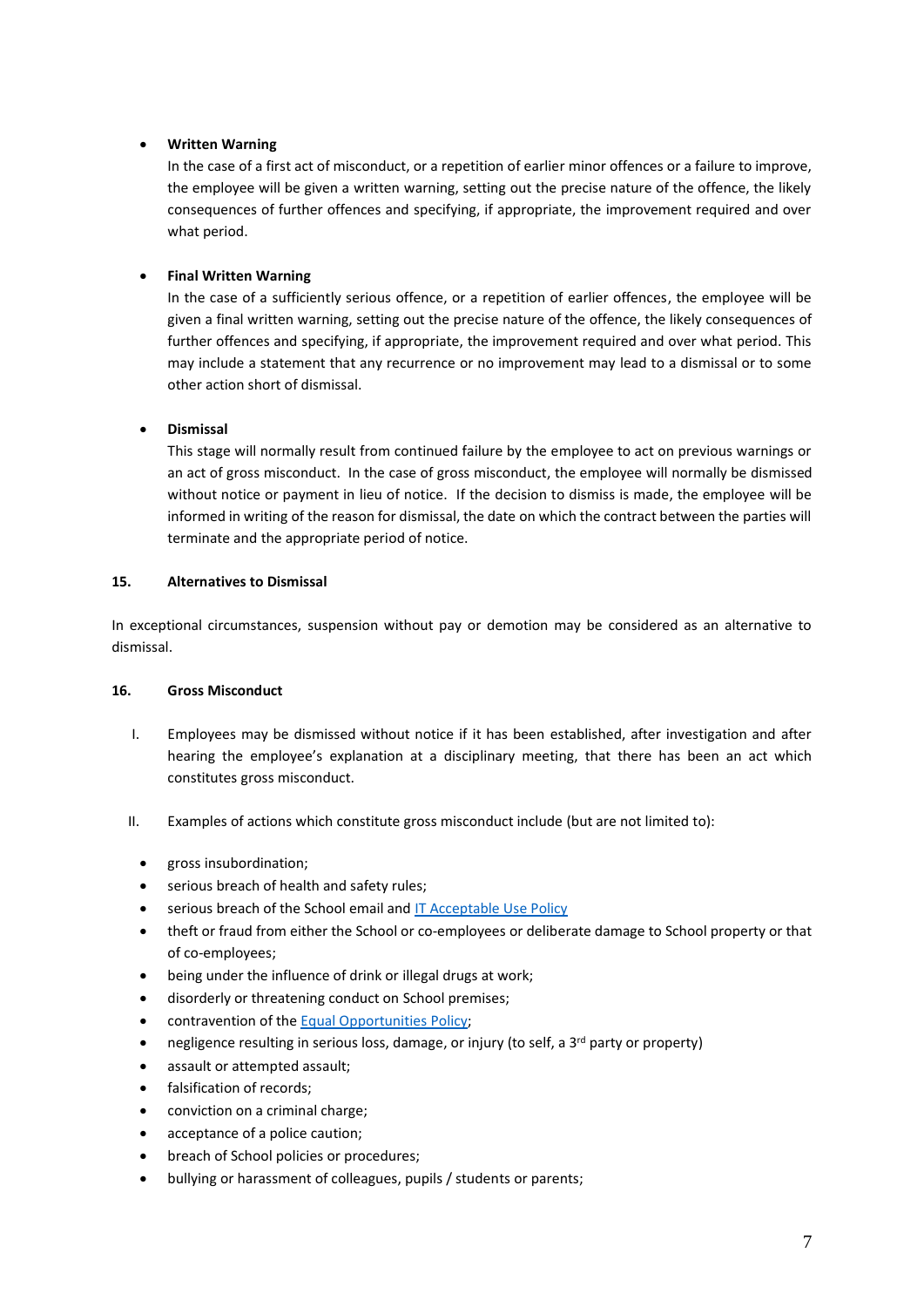- behaviour that may constitute sexual misconduct
- abuse or suspected abuse of your position of trust in relation to pupils / students at the School;
- or, bringing the School into disrepute.

## **17. Appeals**

- I. If an employee feels that the disciplinary action taken against them is wrong or unjust, they may appeal against the decision within five working days of receipt of the written decision. Such appeals are to be made in writing to the Head of HR.
- II. The appeal hearing will be convened as soon as is reasonably practicable and will give an employee written notice of the date, time, and place of the appeal hearing. The appeal hearing will be heard by a senior colleague, usually supported by the Head of HR and a Trustee (or panel of up to three Trustees who have had no prior involvement).
- III. The appeal hearing may be a complete re-hearing of the matter, or it may be a review of the fairness of the original decision in the light of the procedure that was followed and any new information that may have come to light. This decision will be at the School's discretion depending on the circumstances of the case. In any event, the appeal will be dealt with impartially.
- IV. Where new evidence arises prior to or during the appeal, further investigation may be required. The employee will be given access to any relevant new information or evidence and will have the opportunity to consider this before the hearing and make representations.
- V. The employee will have the right to be accompanied at any appeal hearing by a colleague or trade union representative.
- VI. The employee will be informed in writing of the decision of the appeal hearing as soon as is reasonably practicable following the conclusion of the hearing. The outcome may be that:
	- the original decision is confirmed;
	- the original decision is revoked; or
	- a lesser penalty is issued.
- VII. Such decision will be final and there will be no further right of appeal.
- VIII. In the event of an unsuccessful appeal against a decision to dismiss, the original dismissal date shall stand. However, if an employee's appeal is successful, they will be reinstated with no loss of continuity of service or pay.

#### **18. Record Keeping**

A copy of all formal warnings will be retained on an employee's personnel file and in accordance with the School's Staff Privacy Notice and Data Retention Policy but will be considered spent after a period of twelve months.